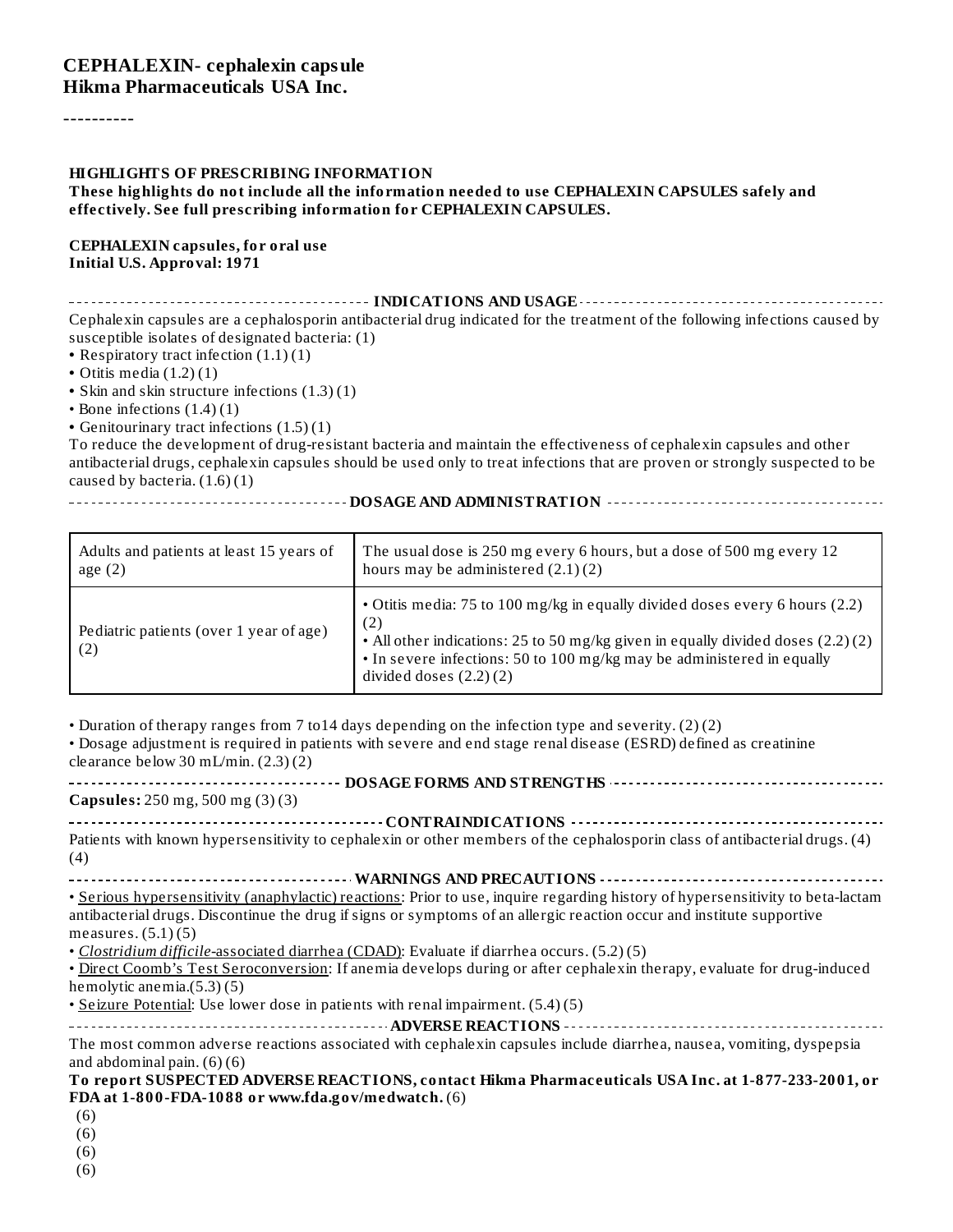### ----------- DRUG INTERACTIONS --------------------------

**•** Metformin: increased metformin concentrations. Monitor for hypoglycemia. (7.1) (7) • Probenecid- The renal excretion of cephalexin capsules is inhibited by probenecid. Co-administration of probenecid with

cephalexin capsules is not recommended. (7.2) (7)

- Administration of cephalexin capsules may result in a false-positive reaction for glucose in the urine (7.3). (7)
- **USE IN SPECIFIC POPULATIONS**
- Renal Impairment: Monitor patients longer for toxicity and drug interactions due to delayed clearance. (8.6) (8)

**Revised: 10/2020**

#### **FULL PRESCRIBING INFORMATION: CONTENTS\* 1 INDICATIONS AND USAGE 1.1 Respiratory Tract Infections 1.2 Otitis Media 1.3 Skin and Skin Structure Infections 1.4 Bone Infections 1.5 Genitourinary Tract Infections 1.6 Usage 2 DOSAGE AND ADMINISTRATION 2.1 Adults and Pediatric Patients at Least 15 Years of Age 2.2 Pediatric Patients (over 1 year of age) 2.3 Dosage Adjustments in Adult and Pediatric Patients at Least 15 Years of Age with Renal Impairment 3 DOSAGE FORMS AND STRENGTHS 4 CONTRAINDICATIONS 5 WARNINGS AND PRECAUTIONS 5.1 Hypers ensitivity Reactions 5.2** *Clostridium difficile***-Associated Diarrhea 5.3 Direct Coombs' Test Seroconversion 5.4 Seizure Potential 5.5 Prolonged Prothrombin Time 5.6 Development of Drug-Resistant Bacteria 6 ADVERSE REACTIONS 6.1 Clinical Trials Experience 7 DRUG INTERACTIONS 7.1 Metformin 7.2 Probenecid 7.3 Interaction with Laboratory or Diagnostic Testing 8 USE IN SPECIFIC POPULATIONS 8.1 Pregnancy 8.2 Lactation 8.4 Pediatric Us e 8.5 Geriatric Us e 8.6 Renal Impairment 10 OVERDOSAGE 11 DESCRIPTION 12 CLINICAL PHARMACOLOGY 12.1 Mechanism of Action 12.3 Pharmacokinetics 12.4 Microbiology 13 NONCLINICAL TOXICOLOGY**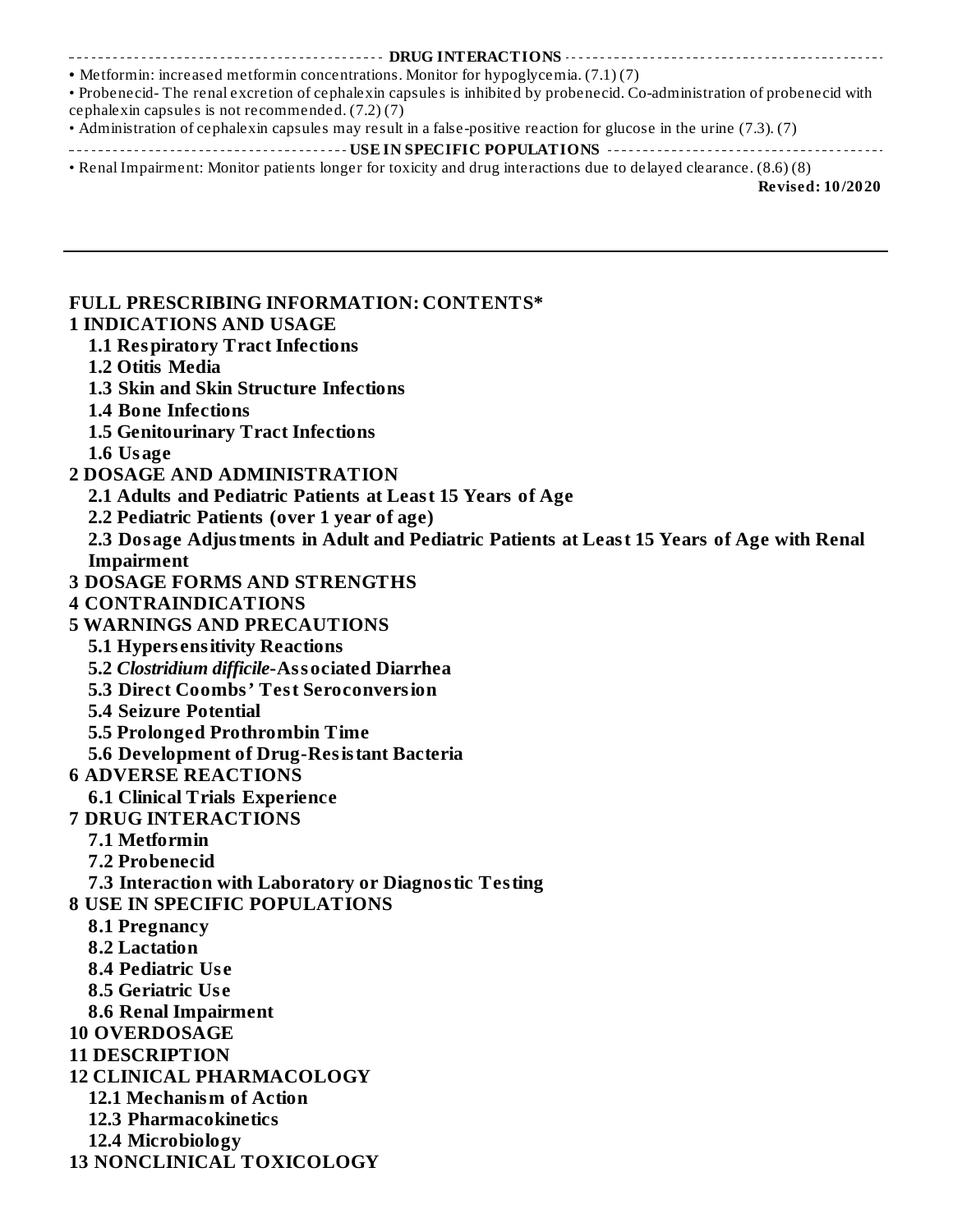### **13.1 Carcinogenesis, Mutagenesis, Impairment of Fertility 16 HOW SUPPLIED/STORAGE AND HANDLING**

\* Sections or subsections omitted from the full prescribing information are not listed.

### **FULL PRESCRIBING INFORMATION**

### **1 INDICATIONS AND USAGE**

#### **1.1 Respiratory Tract Infections**

Cephalexin capsules are indicated for the treatment of respiratory tract infections caused by susceptible isolates of *Streptococcus pneumoniae* and *Streptococcus pyogenes.*

### **1.2 Otitis Media**

Cephalexin capsules are indicated for the treatment of otitis media caused by susceptible isolates of *Streptococcus pneumoniae*, *Haemophilus influenzae*, *Staphylococcus aureus*, *Streptococcus pyogenes*, and *Moraxella catarrhalis.*

#### **1.3 Skin and Skin Structure Infections**

Cephalexin capsules are indicated for the treatment of skin and skin structure infections caused by susceptible isolates of the following Gram-positive bacteria: *Staphylococcus aureus* and *Streptococcus pyogenes*.

#### **1.4 Bone Infections**

Cephalexin capsules are indicated for the treatment of bone infections caused by susceptible isolates of *Staphylococcus aureus* and *Proteus mirabilis.*

#### **1.5 Genitourinary Tract Infections**

Cephalexin capsules are indicated for the treatment of genitourinary tract infections, including acute prostatitis, caused by susceptible isolates of *Escherichia coli*, *Proteus mirabilis*, and *Klebsiella pneumoniae*.

#### **1.6 Usage**

To reduce the development of drug-resistant bacteria and maintain the effectiveness of cephalexin capsules and other antibacterial drugs, cephalexin capsules should be used only to treat infections that are proven or strongly suspected to be caused by susceptible bacteria. When culture and susceptibility information is available, this information should be considered in selecting or modifying antibacterial therapy. In the absence of such data, local epidemiology and susceptibility patterns may contribute to the empiric selection of therapy.

### **2 DOSAGE AND ADMINISTRATION**

#### **2.1 Adults and Pediatric Patients at Least 15 Years of Age**

The usual dose of oral cephalexin capsules is 250 mg every 6 hours, but a dose of 500 mg every 12 hours may be administered. Treatment is administered for 7 to 14 days.

For more severe infections larger doses of oral cephalexin capsules may be needed, up to 4 grams daily in two to four equally divided doses.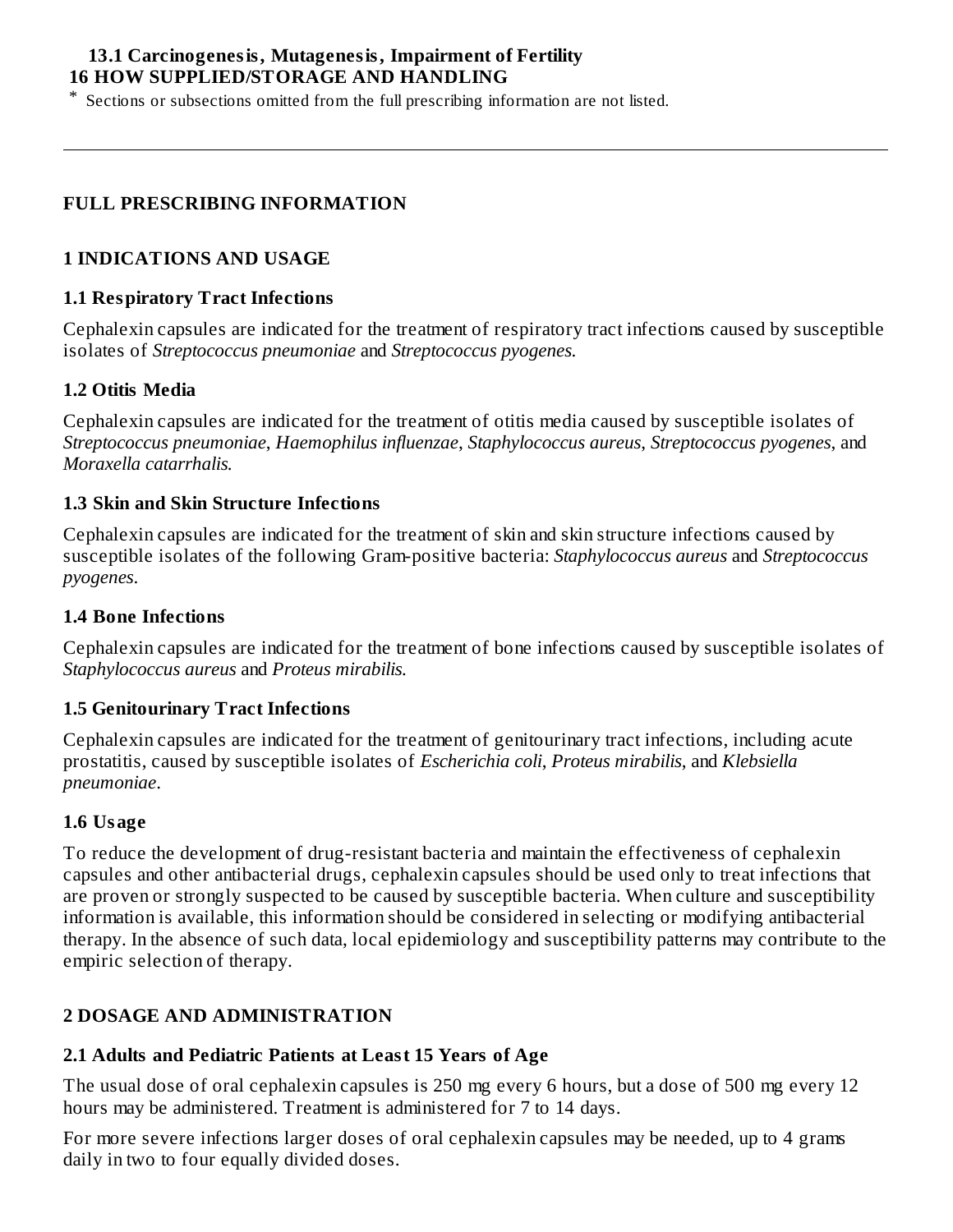### **2.2 Pediatric Patients (over 1 year of age)**

The recommended total daily dose of oral cephalexin capsules for pediatric patients is 25 to 50 mg/kg given in equally divided doses for 7 to 14 days. In the treatment of β-hemolytic streptococcal infections, duration of at least 10 days is recommended. In severe infections, a total daily dose of 50 to 100 mg/kg may be administered in equally divided doses.

For the treatment of otitis media, the recommended daily dose is 75 to 100 mg/kg given in equally divided doses.

### **2.3 Dosage Adjustments in Adult and Pediatric Patients at Least 15 Years of Age with Renal Impairment**

Administer the following dosing regimens for cephalexin capsules to patients with renal impairment [see *Warnings and Precautions (5.4) and Use in Specific Populations (8.6)*].

### **Table 1. Recommended Dos e Regimen for Patients with Renal Impairmen**t

| <b>Renal function</b>                                                   | Dose regimen recommendation                                     |  |  |
|-------------------------------------------------------------------------|-----------------------------------------------------------------|--|--|
| Creatinine clearance $\geq 60$ mL/min                                   | No dose adjustment                                              |  |  |
| Creatinine clearance 30 to 59 mL/min                                    | No dose adjustment; maximum daily dose should not<br>exceed 1 g |  |  |
| Creatinine clearance 15 to 29 mL/min                                    | 250 mg, every 8 hours or every 12 hours                         |  |  |
| Creatinine clearance $5$ to $14 \text{ mL/min}$ not yet on<br>dialysis* | 250 mg, every 24 hours                                          |  |  |
| Creatinine clearance $1$ to $4$ mL/min not yet on<br>dialysis*          | 250 mg, every 48 hours or every 60 hours                        |  |  |

\*There is insufficient information to make dose adjustment recommendations in patients on hemodialysis.

### **3 DOSAGE FORMS AND STRENGTHS**

Cephalexin Capsules USP, 250mg: a white to off-white powder filled into size 2 capsules (white opaque and dark green opaque) that are imprinted with identity code "J1" on the dark green opaque cap, and "J1" on the white opaque body in edible black ink.

Cephalexin Capsules USP, 500mg: a white to off-white powder filled into size 0 capsules (light green opaque and dark green opaque) that are imprinted with identity code "J2" on the dark green opaque cap, and "J2" on the light green opaque body in edible black ink.

### **4 CONTRAINDICATIONS**

Cephalexin capsules are contraindicated in patients with known hypersensitivity to cephalexin or other members of the cephalosporin class of antibacterial drugs.

### **5 WARNINGS AND PRECAUTIONS**

**5.1 Hypers ensitivity Reactions**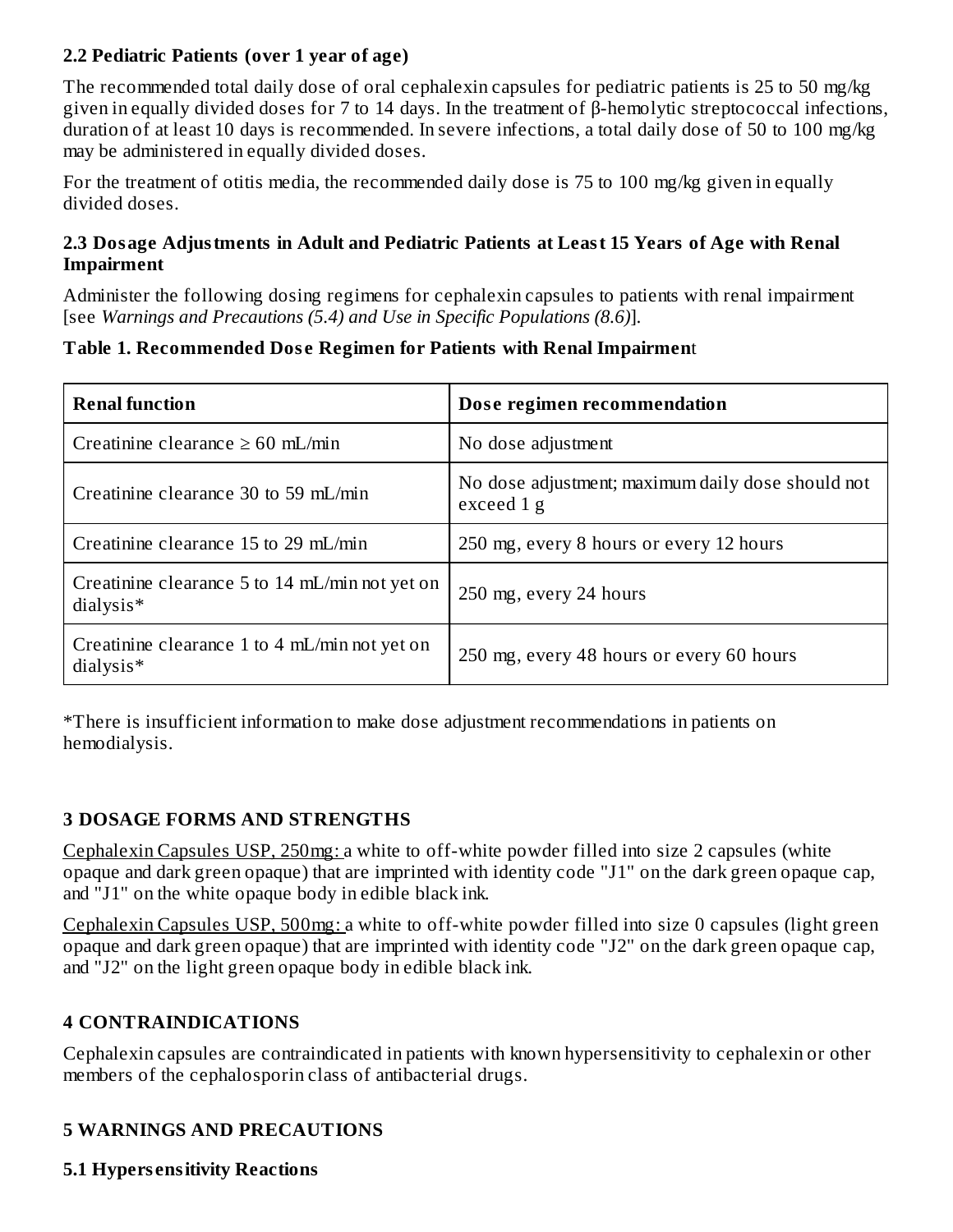Allergic reactions in the form of rash, urticaria, angioedema, anaphylaxis, erythema multiforme, Stevens-Johnson syndrome, or toxic epidermal necrolysis have been reported with the use of cephalexin capsules. Before therapy with cephalexin capsules is instituted, inquire whether the patient has a history of hypersensitivity reactions to cephalexin, cephalosporins, penicillins, or other drugs. Cross-hypersensitivity among beta-lactam antibacterial drugs may occur in up to 10% of patients with a history of penicillin allergy.

If an allergic reaction to cephalexin capsules occurs, discontinue the drug and institute appropriate treatment.

## **5.2** *Clostridium difficile***-Associated Diarrhea**

*Clostridium difficile-*associated diarrhea (CDAD) has been reported with use of nearly all antibacterial agents, including cephalexin capsules, and may range in severity from mild diarrhea to fatal colitis. Treatment with antibacterial agents alters the normal flora of the colon leading to overgrowth of *C. difficile*.

*C. difficile* produces toxins A and B, which contribute to the development of CDAD. Hypertoxinproducing strains of *C. difficile* cause increased morbidity and mortality, as these infections can be refractory to antimicrobial therapy and may require colectomy. CDAD must be considered in all patients who present with diarrhea following antibiotic use. Careful medical history is necessary since CDAD has been reported to occur over two months after the administration of antibacterial agents.

If CDAD is suspected or confirmed, ongoing antibiotic use not directed against *C. difficile* may need to be discontinued. Appropriate fluid and electrolyte management, protein supplementation, antibiotic treatment of *C. difficile*, and surgical evaluation should be instituted as clinically indicated.

## **5.3 Direct Coombs' Test Seroconversion**

Positive direct Coombs' tests have been reported during treatment with the cephalosporin antibacterial drugs including cephalexin. Acute intravascular hemolysis induced by cephalexin therapy has been reported. If anemia develops during or after cephalexin therapy, perform a diagnostic work-up for drug-induced hemolytic anemia, discontinue cephalexin and institute appropriate therapy.

## **5.4 Seizure Potential**

Several cephalosporins have been implicated in triggering seizures, particularly in patients with renal impairment when the dosage was not reduced. If seizures occur, discontinue cephalexin capsules. Anticonvulsant therapy can be given if clinically indicated.

### **5.5 Prolonged Prothrombin Time**

Cephalosporins may be associated with prolonged prothrombin time. Those at risk include patients with renal or hepatic impairment, or poor nutritional state, as well as patients receiving a protracted course of antibacterial therapy, and patients receiving anticoagulant therapy. Monitor prothrombin time in patients at risk and manage as indicated.

## **5.6 Development of Drug-Resistant Bacteria**

Prescribing cephalexin capsules in the absence of a proven or strongly suspected bacterial infection is unlikely to provide benefit to the patient and increases the risk of the development of drug-resistant bacteria.

Prolonged use of cephalexin capsules may result in the overgrowth of nonsusceptible organisms. Careful observation of the patient is essential. If superinfection occurs during therapy, appropriate measures should be taken.

## **6 ADVERSE REACTIONS**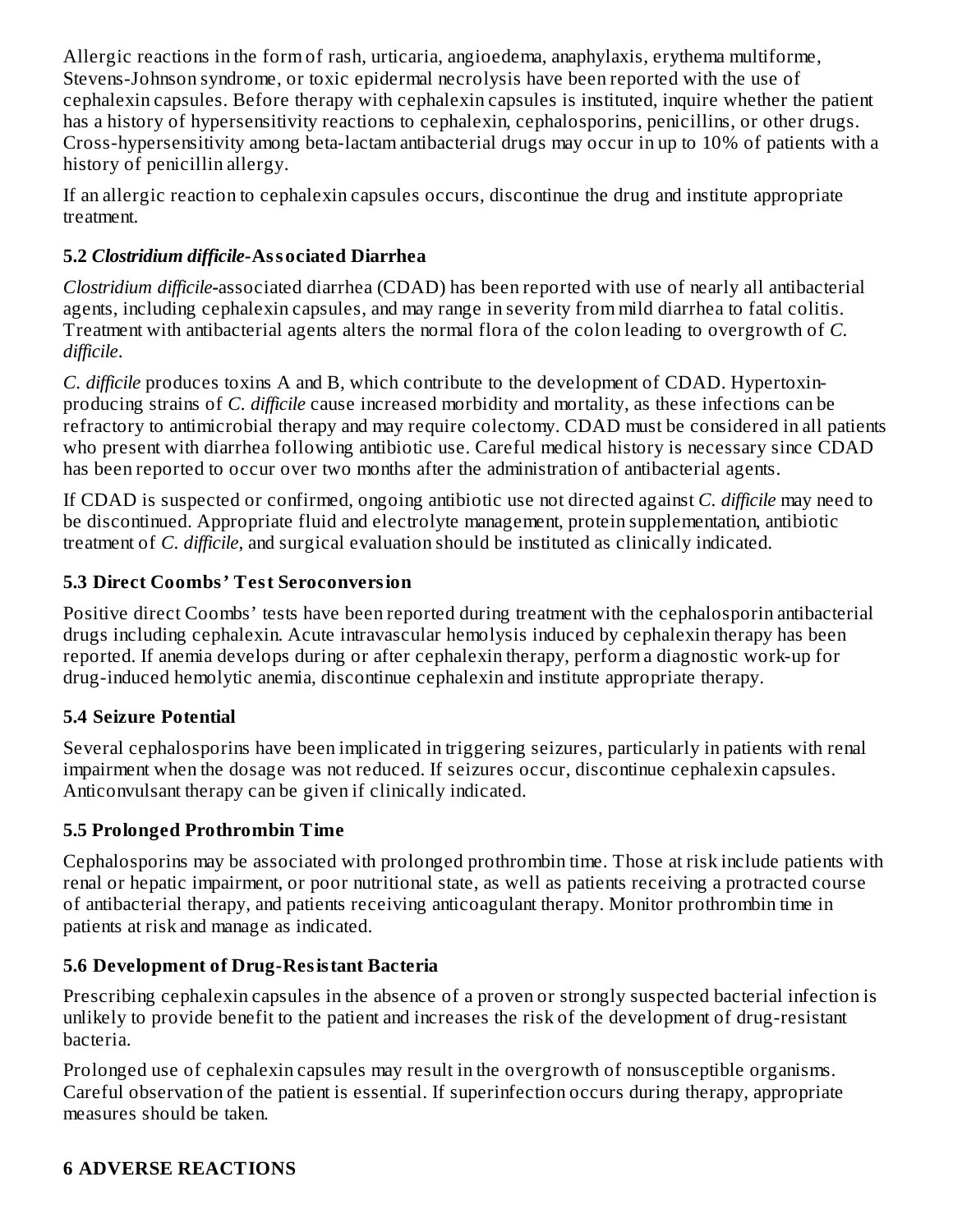The following serious events are described in greater detail in the Warning and Precautions section:

- Hypersensitivity reactions [*see Warning and Precautions (5.1)*]
- *Clostridium difficile*-associated diarrhea [*see Warnings and Precautions (5.2)*]
- Direct Coombs' Test Seroconversion [*see Warnings and Precautions (5.3)*]
- Seizure Potential [*see Warnings and Precautions (5.4)*]
- Effect on Prothrombin Activity [*see Warnings and Precautions (5.5)*]
- Development of Drug-Resistant Bacteria [*see Warnings and Precautions (5.6)*]

# **6.1 Clinical Trials Experience**

Because clinical trials are conducted under widely varying conditions, adverse reaction rates observed in the clinical trials of a drug cannot be directly compared to rates in the clinical trials of another drug and may not reflect the rates observed in practice.

In clinical trials, the most frequent adverse reaction was diarrhea. Nausea and vomiting, dyspepsia, gastritis, and abdominal pain have also occurred. As with penicillins and other cephalosporins, transient hepatitis and cholestatic jaundice have been reported.

Other reactions have included hypersensitivity reactions, genital and anal pruritus, genital candidiasis, vaginitis and vaginal discharge, dizziness, fatigue, headache, agitation, confusion, hallucinations, arthralgia, arthritis, and joint disorder. Reversible interstitial nephritis has been reported. Eosinophilia, neutropenia, thrombocytopenia, hemolytic anemia, and slight elevations in aspartate transaminase (AST) and alanine transaminase (ALT) have been reported.

In addition to the adverse reactions listed above that have been observed in patients treated with cephalexin capsules, the following adverse reactions and other altered laboratory tests have been reported for cephalosporin class antibacterial drugs:

*Other Adverse Reactions*: Fever, colitis, aplastic anemia, hemorrhage, renal dysfunction, and toxic nephropathy.

*Altered Laboratory Tests:* Prolonged prothrombin time, increased blood urea nitrogen (BUN), increased creatinine, elevated alkaline phosphatase, elevated bilirubin, elevated lactate dehydrogenase (LDH), pancytopenia, leukopenia, and agranulocytosis.

# **7 DRUG INTERACTIONS**

# **7.1 Metformin**

Administration of cephalexin capsules with metformin results in increased plasma metformin concentrations and decreased renal clearance of metformin.

Careful patient monitoring and dose adjustment of metformin is recommended in patients concomitantly taking cephalexin capsules and metformin [*see Clinical Pharmacology (12.3)]*.

# **7.2 Probenecid**

The renal excretion of cephalexin capsules is inhibited by probenecid. Co-administration of probenecid with cephalexin capsules is not recommended.

# **7.3 Interaction with Laboratory or Diagnostic Testing**

A false-positive reaction may occur when testing for the presence of glucose in the urine using Benedict's solution or Fehling's solution.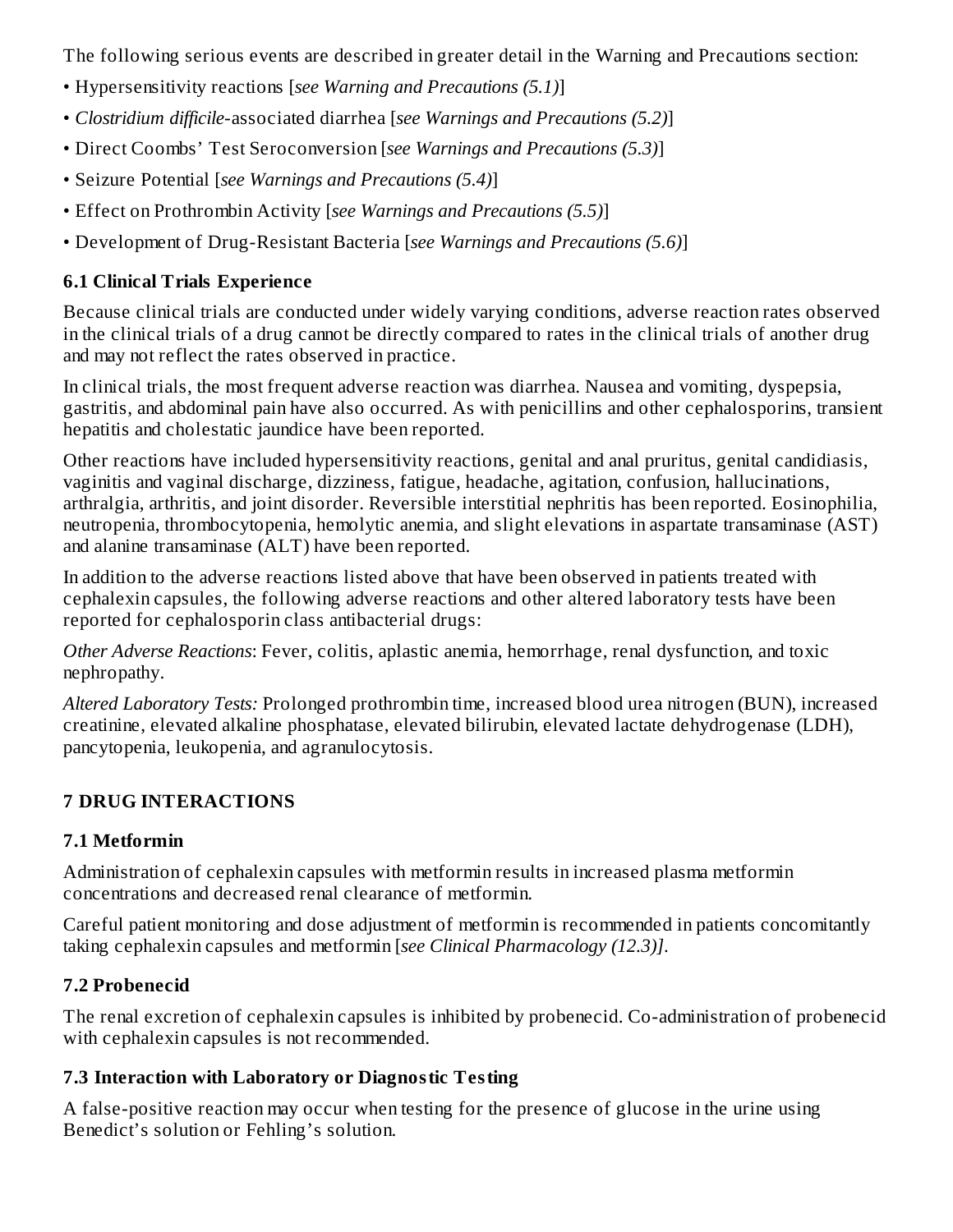### **8 USE IN SPECIFIC POPULATIONS**

### **8.1 Pregnancy**

#### Risk Summary

Available data from published epidemiologic studies and pharmacovigilance case reports over several decades with cephalosporin use, including cephalexin capsules use in pregnant women have not established drug-associated risks of major birth defects, miscarriage, or adverse maternal or fetal outcomes (see Data).

Animal reproduction studies with mice and rats using oral doses of cephalexin that are 0.6- and 1.2 times the maximum recommended human dose (MRHD) based on body surface area during organogenesis revealed no evidence of harm to the fetus (see Data).

The estimated background risk of major birth defects and miscarriage for the indicated population is unknown.

All pregnancies have a background risk of birth defect, loss, or other adverse outcomes. In the U.S. general population, the estimated background risk of major birth defects and miscarriage in clinically recognized pregnancies is 2% to 4% and 15% to 20%, respectively.

Data

### *Human Data*

While available studies cannot definitively establish the absence of risk, published data from epidemiologic studies and postmarketing case reports over several decades have not identified a consistent association with cephalosporin use, including cephalexin capsules, during pregnancy, and major birth defects, miscarriage, or other adverse maternal or fetal outcomes. Available studies have methodologic limitations, including small sample size, retrospective data collection, and inconsistent comparator groups.

#### *Animal Data*

In animal reproduction studies, pregnant mice and rats administered oral cephalexin doses of 250 or 500 mg/kg/day (approximately 0.6 and 1.2 times the MRHD) based on body surface area, respectively during the period of organogenesis showed no adverse effects on embryofetal development.

In a pre-and post-natal developmental toxicity study, pregnant rats that received oral doses of 250 or 500 mg/kg/day of cephalexin from Day 15 of pregnancy to litter Day 21 showed no adverse effects on parturition, litter size, or growth of offspring.

#### **8.2 Lactation**

#### Risk Summary

Data from a published clinical lactation study reports that cephalexin is present in human milk. The Relative Infant Dose (RID) is considered to be <1% of the maternal weight adjusted dose. There are no data on the effects of cephalexin on the breastfed child or on milk production.

The development of health benefits of breastfeeding should be considered along with the mother's clinical need for cephalexin and any potential adverse effects on the breastfed child from cephalexin or from the underlying maternal condition.

### **8.4 Pediatric Us e**

The safety and effectiveness of cephalexin capsules in pediatric patients was established in clinical trials for the dosages described in the dosage and administration section [*see Dosage and Administration (2.2)*]*.*

### **8.5 Geriatric Us e**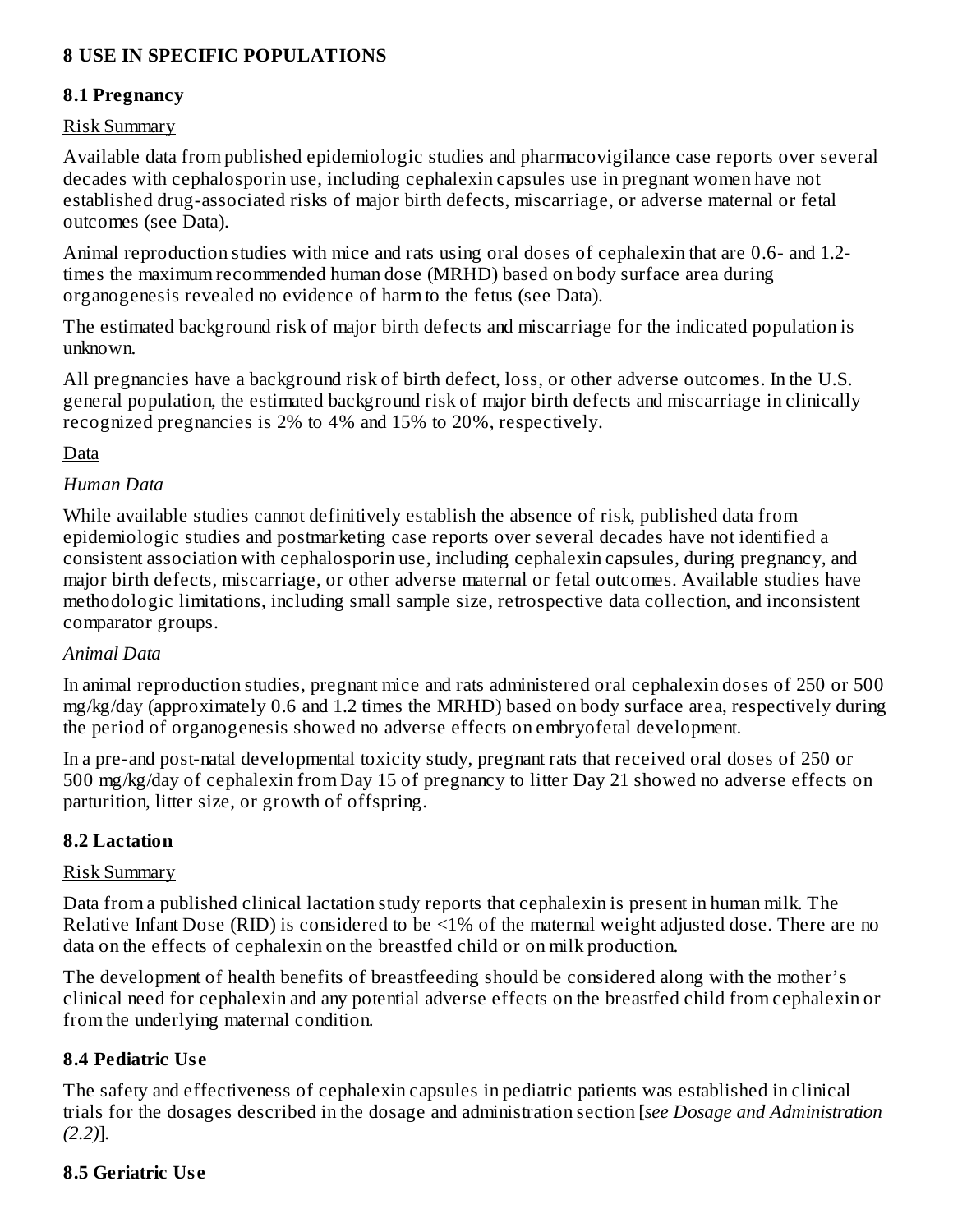Of the 701 subjects in 3 published clinical studies of cephalexin, 433 (62%) were 65 and over. No overall differences in safety or effectiveness were observed between these subjects and younger subjects, and other reported clinical experience has not identified differences in responses between the elderly and younger patients.

This drug is substantially excreted by the kidney, and the risk of toxic reactions to this drug may be greater in patients with impaired renal function. Because elderly patients are more likely to have decreased renal function, care should be taken in dose selection [*see Warnings and Precautions (5.4)*].

### **8.6 Renal Impairment**

Cephalexin capsules should be administered with careful monitoring in the presence of renal impairment (creatinine clearance < 30 mL/min, with or without dialysis). Under such conditions, careful clinical observation and laboratory studies renal function monitoring should be conducted because safe dosage may be lower than that usually recommended *[see Dosage and Administration (2.3)]*.

Monitor patients longer for toxicity and drug interactions due to delayed clearance.

### **10 OVERDOSAGE**

Symptoms of oral overdose may include nausea, vomiting, epigastric distress, diarrhea, and hematuria. In the event of an overdose, institute general supportive measures.

Forced diuresis, peritoneal dialysis, hemodialysis, or charcoal hemoperfusion have not been established as beneficial for an overdose of cephalexin.

## **11 DESCRIPTION**

Cephalexin Capsules, USP are a semisynthetic cephalosporin antibacterial drug intended for oral administration. It is 7-(D-α-Amino-α-phenylacetamido)-3-methyl-3-cephem-4-carboxylic acid monohydrate. Cephalexin has the molecular formula C16H17N3O4S·H2O and the molecular weight is 365.41.

Cephalexin has the following structural formula:



Each capsule contains cephalexin monohydrate equivalent to 250 mg or 500 mg of cephalexin. The capsules also contain colloidal silicon dioxide, D&C Yellow No. 10, FD&C Blue No. 2, gelatin, magnesium stearate, sodium starch glycolate, and titanium dioxide.

## **12 CLINICAL PHARMACOLOGY**

### **12.1 Mechanism of Action**

Cephalexin is a cephalosporin antibacterial drug *[see Microbiology (12.4)]*.

## **12.3 Pharmacokinetics**

Absorption: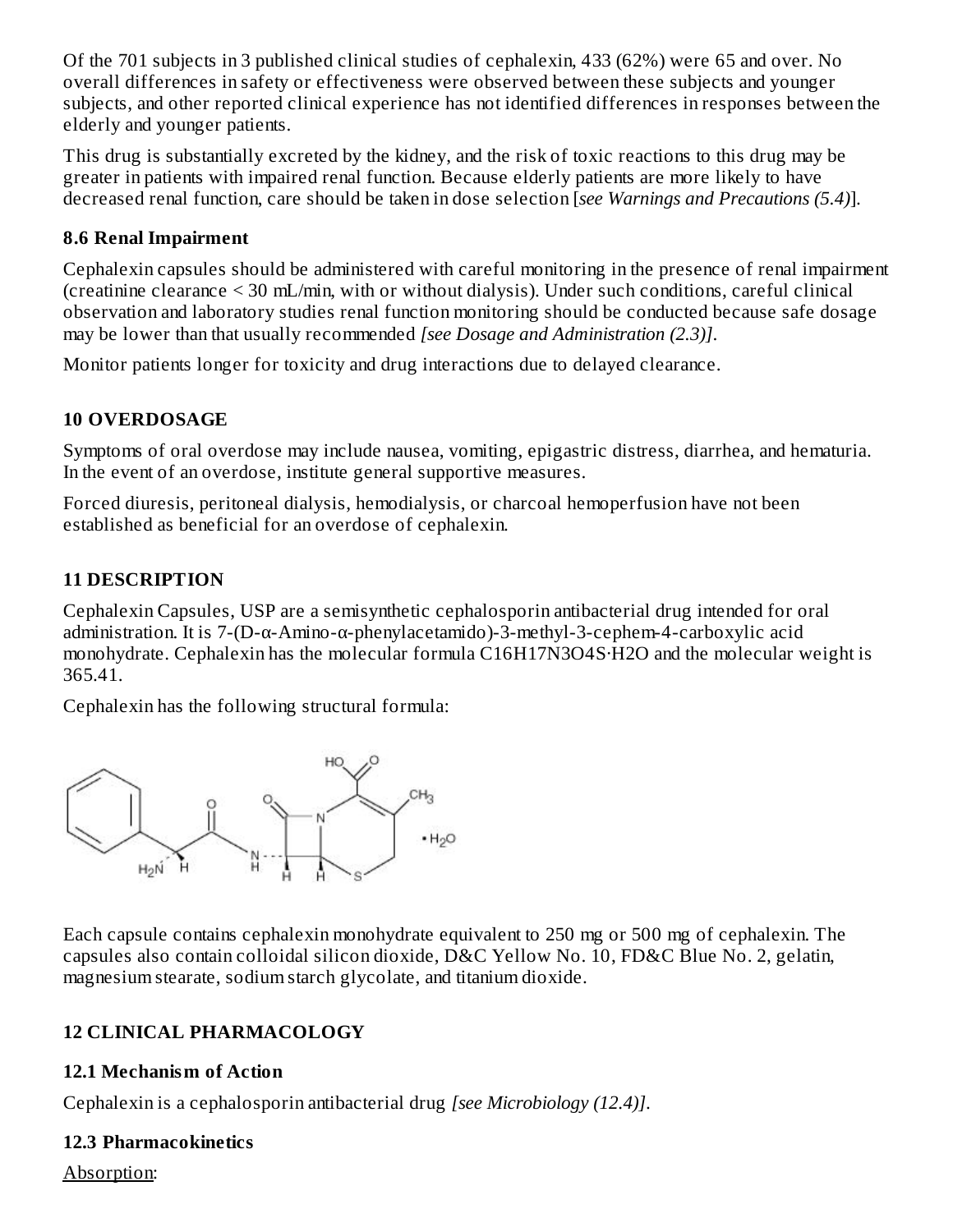Cephalexin is acid stable and may be given without regard to meals. Following doses of 250 mg, 500 mg, and 1 g, average peak serum levels of approximately 9, 18, and 32 mcg/mL, respectively, were obtained at 1 hour. Serum levels were detectable 6 hours after administration (at a level of detection of  $0.2$  mcg/mL).

### Distribution:

Cephalexin is approximately 10% to 15% bound to plasma proteins.

### Excretion:

Cephalexin is excreted in the urine by glomerular filtration and tubular secretion. Studies showed that over 90% of the drug was excreted unchanged in the urine within 8 hours. During this period, peak urine concentrations following the 250 mg, 500 mg, and 1 g doses were approximately 1000, 2200, and 5000 mcg/mL respectively.

### Drug Interactions:

In healthy subjects given single 500 mg doses of cephalexin and metformin, plasma metformin mean Cmax and AUC increased by an average of 34% and 24%, respectively, and metformin mean renal clearance decreased by 14%. No information is available about the interaction of cephalexin and metformin following multiple doses of either drug.

### **12.4 Microbiology**

### Mechanism of Action

Cephalexin is a bactericidal agent that acts by the inhibition of bacterial cell-wall synthesis.

### Resistance

Methicillin-resistant staphylococci and most isolates of enterococci are resistant to cephalexin. Cephalexin is not active against most isolates of *Enterobacter* spp., *Morganella morganii*, and *Proteus vulgaris*.

Cephalexin has no activity against *Pseudomonas* spp., or *Acinetobacter calcoaceticus*. Penicillin-resistant *Streptococcus pneumoniae* is usually cross-resistant to beta-lactam antibacterial drugs.

### Antimicrobial Activity

Cephalexin has been shown to be active against most isolates of the following bacteria both *in vitro* and in clinical infections [*see Indications and Usage (1)*].

### **Gram-positive bacteria**

*Staphylococcus aureus* (methicillin-susceptible isolates only)

*Streptococcus pneumoniae* (penicillin-susceptible isolates)

### **Gram-negative bacteria**

*Escherichia coli*

*Haemophilus influenzae*

*Klebsiella pneumoniae*

*Moraxella catarrhalis*

*Proteus mirabilis*

### **Sus ceptibility Testing**

For specific information regarding susceptibility test interpretive criteria and associated test methods and quality control standards recognized by FDA for this drug, please see: https://www.fda.gov/STIC.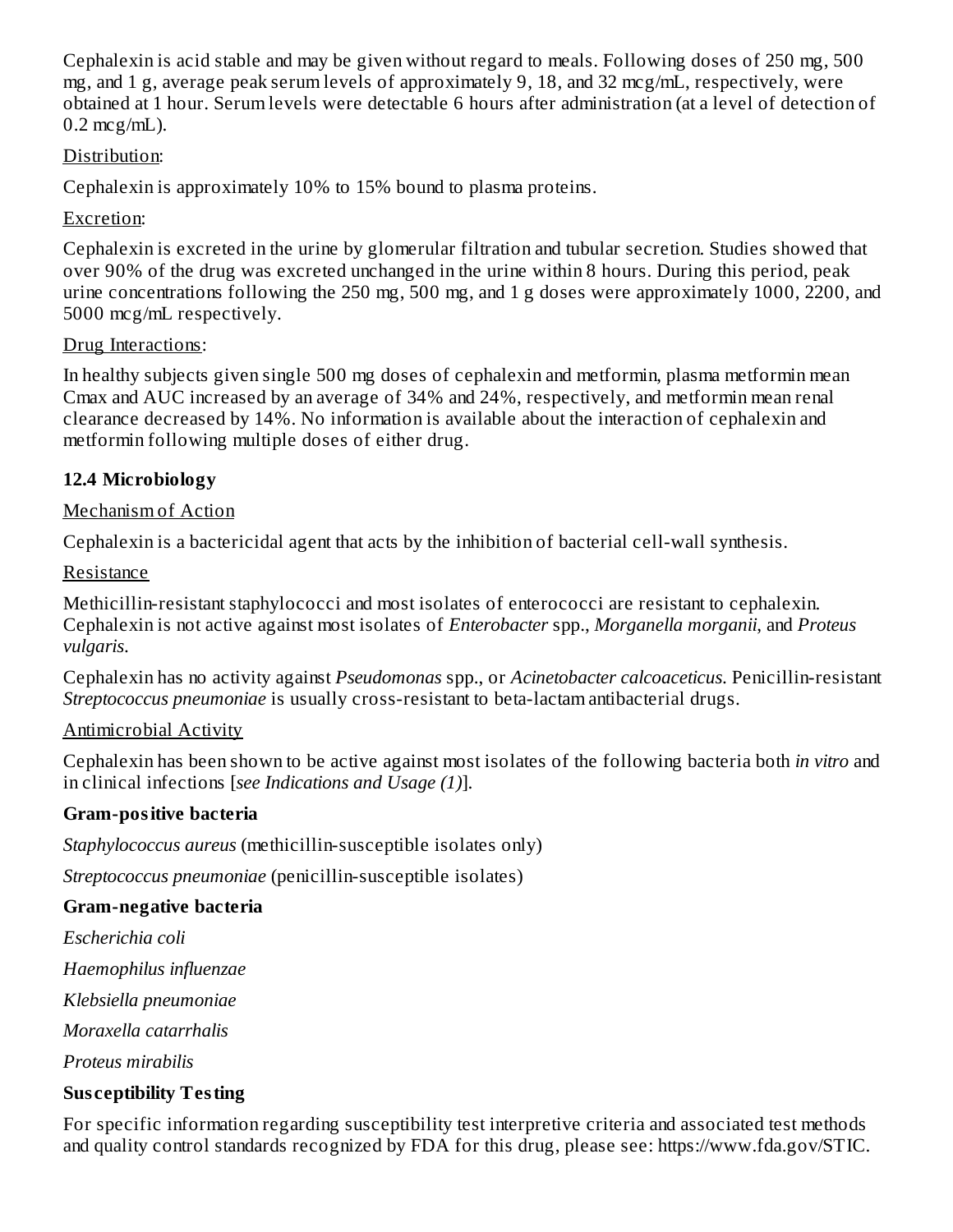### **13 NONCLINICAL TOXICOLOGY**

### **13.1 Carcinogenesis, Mutagenesis, Impairment of Fertility**

Lifetime studies in animals have not been performed to evaluate the carcinogenic potential of cephalexin. Tests to determine the mutagenic potential of cephalexin have not been performed. In male and female rats, fertility and reproductive performance were not affected by cephalexin oral doses up to 1.5 times the highest recommended human dose based upon body surface area.

### **16 HOW SUPPLIED/STORAGE AND HANDLING**

Cephalexin Capsules, USP are supplied as follows: • 250 mg Capsules, bottles of 100 with child-resistant closure NDC 0143-9898-01 • 250 mg Capsules, bottles of 500 NDC 0143-9898-05 • 500 mg Capsules, bottles of 100 with child-resistant closure NDC 0143-9897-01 • 500 mg Capsules, bottles of 500 NDC 0143-9897-05

Cephalexin Capsules, USP should be stored at 20º to 25ºC (68º to 77ºF) [see USP Controlled Room Temperature].

Dispense in a tight, light-resistant container using a child resistant closure.

### **17 PATIENT COUNSELING INFORMATION**

### Allergic Reactions

Advise patients that allergic reactions, including serious allergic reactions, could occur and that serious reactions require immediate treatment. Ask the patient about any previous hypersensitivity reactions to cephalexin capsules, other beta-lactams (including cephalosporins) or other allergens (5.1)

### Diarrhea

.

Advise patients that diarrhea is a common problem caused by antibacterial drugs and usually resolves when the drug is discontinued. Sometimes, frequent watery or bloody diarrhea may occur and may be a sign of a more serious intestinal infection. If severe watery or bloody diarrhea develops, advise patients to contact their healthcare provider.

### Antibacterial Resistance

Counsel patients that antibacterial drugs including cephalexin capsules, should only be used to treat bacterial infections.

They do not treat viral infections (e.g., the common cold). When cephalexin capsules are prescribed to treat a bacterial infection, tell patients that although it is common to feel better early in the course of therapy, the medication should be taken exactly as directed. Skipping doses or not completing the full course of therapy may (1) decrease the effectiveness of the immediate treatment and (2) increase the likelihood that bacteria will develop resistance and will not be treatable by cephalexin capsules or other antibacterial drugs in the future.

Distributed by:

### **West-Ward Pharmaceuticals Corp.**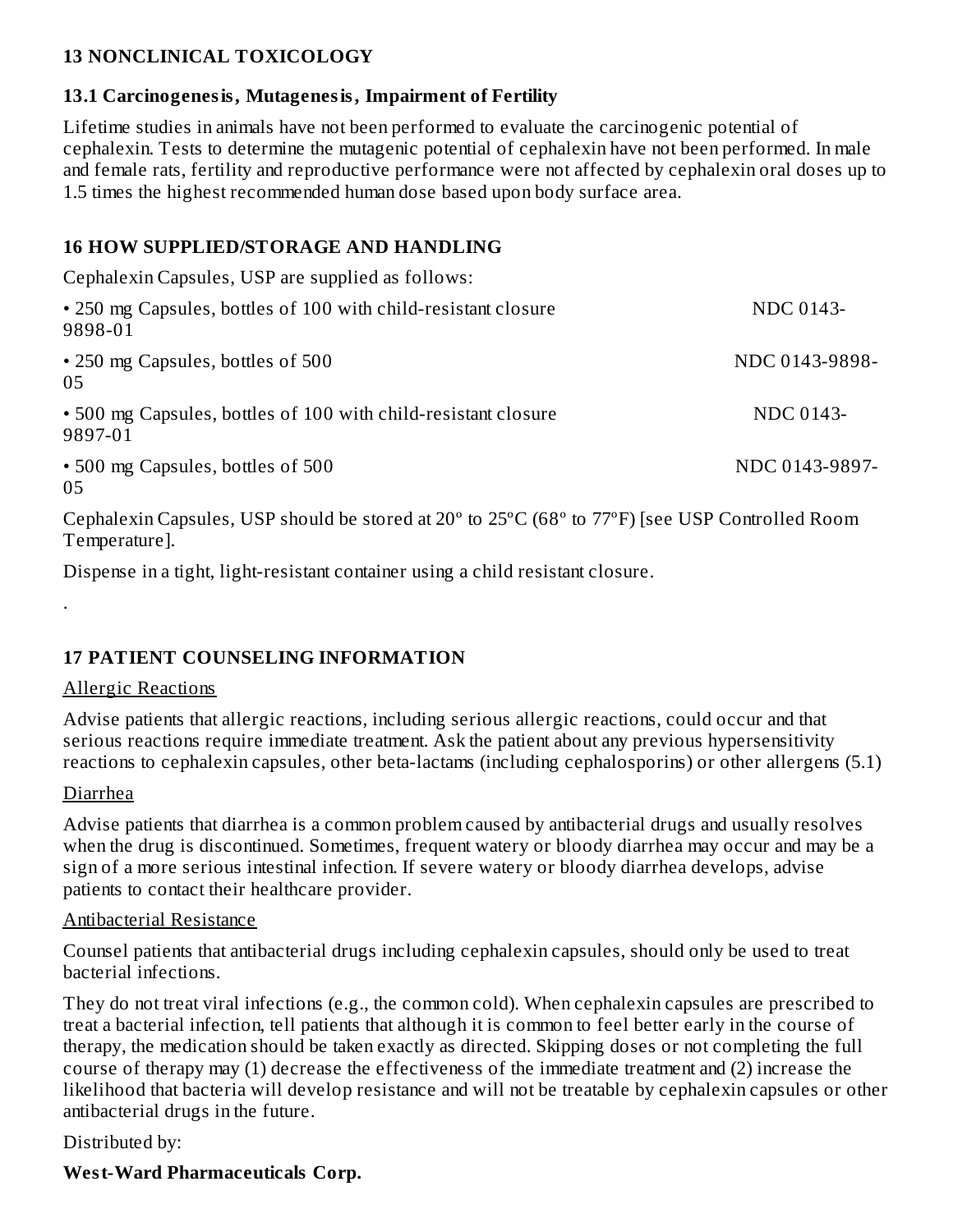#### Eatontown, NJ 07724 USA

Manufactured by:

#### **Jazeera Pharmaceutical Industries (JPI)**

Al- Kharj Road

P. O. Box 106229

Riyadh 11666 - Saudi Arabia

An Affiliate of:

### **HIKMA Pharmaceuticals**

P.O. Box 182400

Amman 11118 – Jordan

Revised October 2020

NDC 0143-9898-01 Cephalexin Capsules, USP 250 mg 100 Capsules



NDC 0143-9897-01 Cephalexin Capsules, USP 500 mg 100 Capsules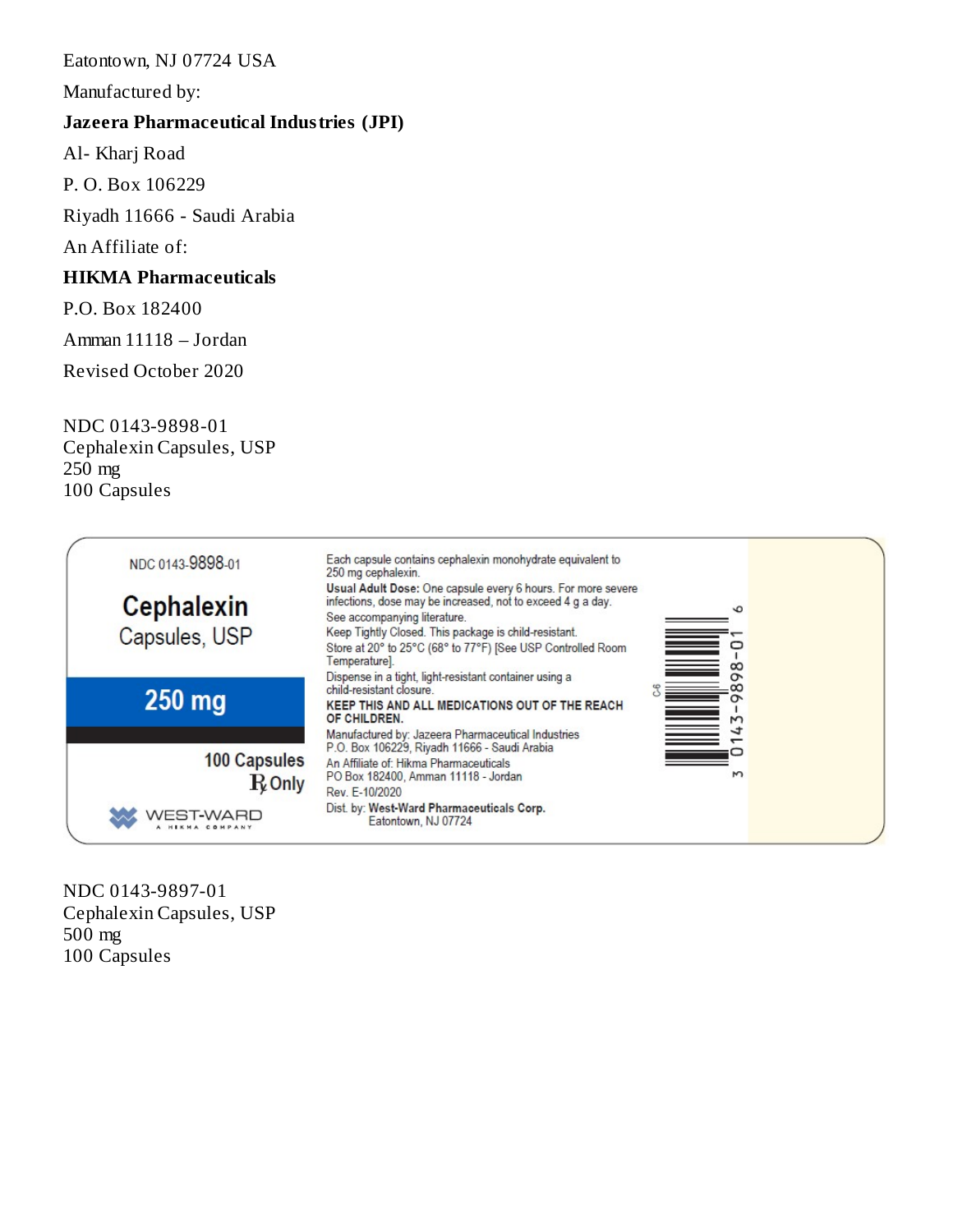

| <b>CEPHALEXIN</b>                      |                                             |                                                                        |              |                          |                    |               |  |
|----------------------------------------|---------------------------------------------|------------------------------------------------------------------------|--------------|--------------------------|--------------------|---------------|--|
| cephalexin capsule                     |                                             |                                                                        |              |                          |                    |               |  |
|                                        |                                             |                                                                        |              |                          |                    |               |  |
| <b>Product Information</b>             |                                             |                                                                        |              |                          |                    |               |  |
| Product Type                           |                                             | HUMAN PRESCRIPTION DRUG                                                |              | Item Code (Source)       |                    | NDC:0143-9898 |  |
| <b>Route of Administration</b>         |                                             | ORAL                                                                   |              |                          |                    |               |  |
|                                        |                                             |                                                                        |              |                          |                    |               |  |
|                                        |                                             |                                                                        |              |                          |                    |               |  |
| <b>Active Ingredient/Active Moiety</b> |                                             |                                                                        |              |                          |                    |               |  |
|                                        |                                             | <b>Ingredient Name</b>                                                 |              | <b>Basis of Strength</b> |                    | Strength      |  |
|                                        |                                             | CEPHALEXIN (UNII: OBN7UDS42Y) (CEPHALEXIN ANHYDROUS - UNII:5SFF1W6677) |              | CEPHALEXIN ANHYDROUS     |                    | $250$ mg      |  |
|                                        |                                             |                                                                        |              |                          |                    |               |  |
|                                        |                                             |                                                                        |              |                          |                    |               |  |
| <b>Inactive Ingredients</b>            |                                             |                                                                        |              |                          |                    |               |  |
|                                        | <b>Ingredient Name</b><br>Strength          |                                                                        |              |                          |                    |               |  |
|                                        | <b>SILICON DIO XIDE (UNII: ETJ7Z6 XBU4)</b> |                                                                        |              |                          |                    |               |  |
| D&C YELLOW NO. 10 (UNII: 35SW5USQ3G)   |                                             |                                                                        |              |                          |                    |               |  |
| FD&C BLUE NO. 2 (UNII: L06K8R7DQK)     |                                             |                                                                        |              |                          |                    |               |  |
| GELATIN (UNII: 2G86QN327L)             |                                             |                                                                        |              |                          |                    |               |  |
| MAGNESIUM STEARATE (UNII: 70097M6I30)  |                                             |                                                                        |              |                          |                    |               |  |
|                                        |                                             | SO DIUM STARCH GLYCOLATE TYPE A POTATO (UNII: 5856J3G2A2)              |              |                          |                    |               |  |
| TITANIUM DIO XIDE (UNII: 15FIX9V2JP)   |                                             |                                                                        |              |                          |                    |               |  |
|                                        |                                             |                                                                        |              |                          |                    |               |  |
| <b>Product Characteristics</b>         |                                             |                                                                        |              |                          |                    |               |  |
| Color                                  | WHITE (WHITE), GREEN (GREEN)                |                                                                        | <b>Score</b> |                          |                    | no score      |  |
| <b>Shape</b>                           | CAPSULE (CAPSULE)                           |                                                                        | <b>Size</b>  |                          | $18 \,\mathrm{mm}$ |               |  |
| <b>Flavor</b>                          |                                             |                                                                        |              | <b>Imprint Code</b>      | J1;J1              |               |  |
| <b>Contains</b>                        |                                             |                                                                        |              |                          |                    |               |  |
|                                        |                                             |                                                                        |              |                          |                    |               |  |
|                                        |                                             |                                                                        |              |                          |                    |               |  |
| Packaging                              |                                             |                                                                        |              |                          |                    |               |  |
|                                        |                                             |                                                                        |              |                          |                    |               |  |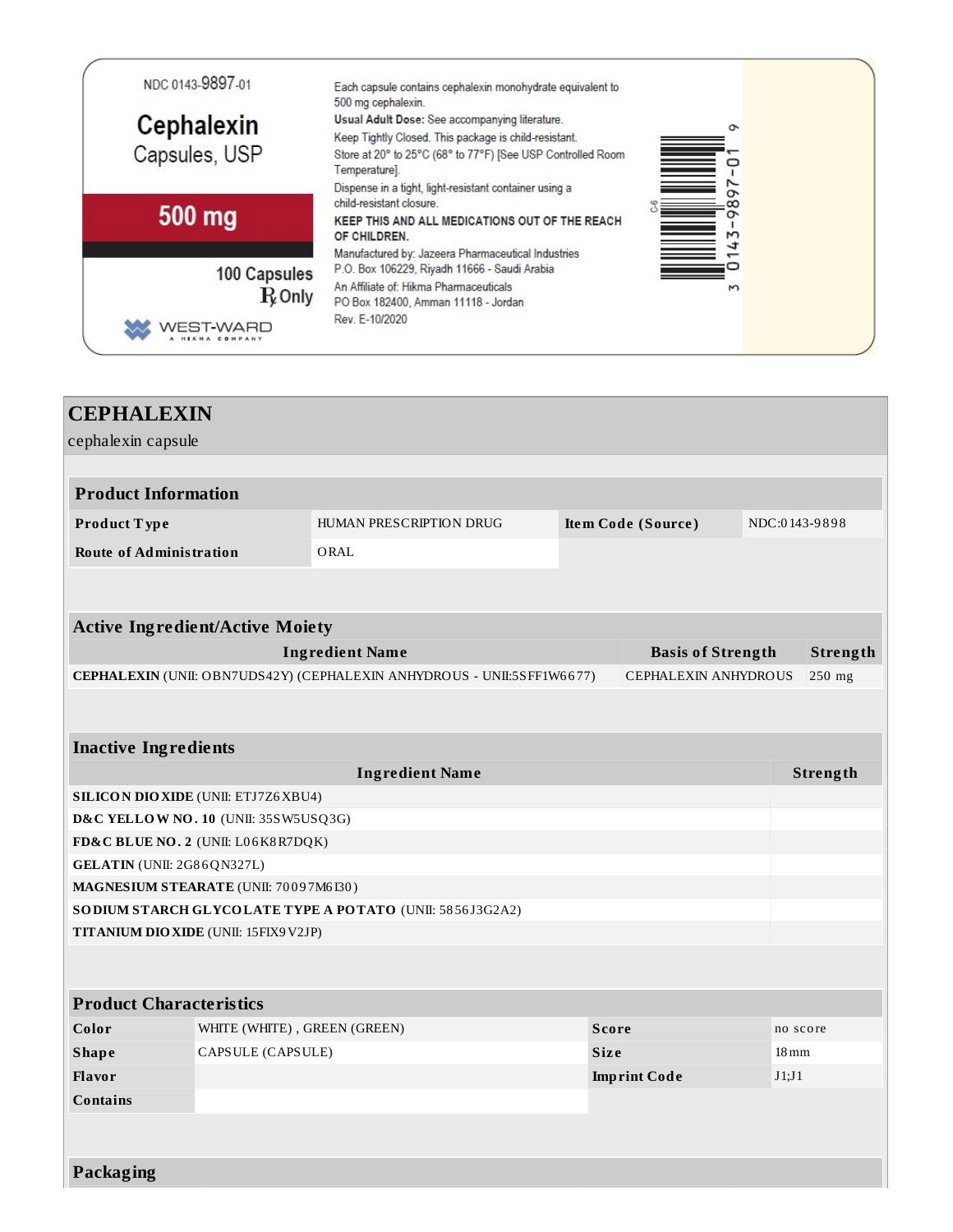| #                                    | <b>Item Code</b>                                                                               |                                                                 |                      | <b>Package Description</b>                                |              | <b>Marketing Start</b><br>Date |               | <b>Marketing End</b><br><b>Date</b> |
|--------------------------------------|------------------------------------------------------------------------------------------------|-----------------------------------------------------------------|----------------------|-----------------------------------------------------------|--------------|--------------------------------|---------------|-------------------------------------|
| $\mathbf{1}$                         | NDC:0143-9898-<br>01                                                                           | 100 in 1 BOTTLE, PLASTIC; Type 0: Not a Combination<br>Product  |                      |                                                           |              | 02/01/2006                     |               |                                     |
| $\overline{2}$                       | NDC:0143-9898-<br>05                                                                           | 500 in 1 BOTTLE, PLASTIC; Type 0: Not a Combination<br>Pro duct |                      |                                                           |              | 02/01/2006                     |               |                                     |
|                                      |                                                                                                |                                                                 |                      |                                                           |              |                                |               |                                     |
|                                      | <b>Marketing Information</b>                                                                   |                                                                 |                      |                                                           |              |                                |               |                                     |
|                                      | <b>Marketing Category</b>                                                                      |                                                                 |                      | <b>Application Number or Monograph Citation</b>           |              | <b>Marketing Start Date</b>    |               | <b>Marketing End Date</b>           |
|                                      | <b>ANDA</b>                                                                                    |                                                                 | ANDA065215           |                                                           | 02/01/2006   |                                |               |                                     |
|                                      |                                                                                                |                                                                 |                      |                                                           |              |                                |               |                                     |
|                                      |                                                                                                |                                                                 |                      |                                                           |              |                                |               |                                     |
|                                      | <b>CEPHALEXIN</b>                                                                              |                                                                 |                      |                                                           |              |                                |               |                                     |
|                                      | cephalexin capsule                                                                             |                                                                 |                      |                                                           |              |                                |               |                                     |
|                                      |                                                                                                |                                                                 |                      |                                                           |              |                                |               |                                     |
|                                      | <b>Product Information</b>                                                                     |                                                                 |                      |                                                           |              |                                |               |                                     |
|                                      | Product Type                                                                                   |                                                                 |                      | HUMAN PRESCRIPTION DRUG                                   |              | Item Code (Source)             | NDC:0143-9897 |                                     |
|                                      | <b>Route of Administration</b>                                                                 |                                                                 |                      | ORAL                                                      |              |                                |               |                                     |
|                                      |                                                                                                |                                                                 |                      |                                                           |              |                                |               |                                     |
|                                      |                                                                                                |                                                                 |                      |                                                           |              |                                |               |                                     |
|                                      | <b>Active Ingredient/Active Moiety</b>                                                         |                                                                 |                      |                                                           |              |                                |               |                                     |
|                                      |                                                                                                |                                                                 |                      | <b>Ingredient Name</b>                                    |              | <b>Basis of Strength</b>       |               | Strength                            |
|                                      | CEPHALEXIN (UNII: OBN7UDS42Y) (CEPHALEXIN ANHYDROUS - UNII:5SFF1W6677)<br>CEPHALEXIN ANHYDROUS |                                                                 |                      |                                                           |              | 500 mg                         |               |                                     |
|                                      |                                                                                                |                                                                 |                      |                                                           |              |                                |               |                                     |
|                                      |                                                                                                |                                                                 |                      |                                                           |              |                                |               |                                     |
|                                      | <b>Inactive Ingredients</b>                                                                    |                                                                 |                      |                                                           |              |                                |               |                                     |
| <b>Ingredient Name</b>               |                                                                                                |                                                                 |                      |                                                           |              |                                | Strength      |                                     |
|                                      | <b>SILICON DIO XIDE (UNII: ETJ7Z6 XBU4)</b>                                                    |                                                                 |                      |                                                           |              |                                |               |                                     |
| D&C YELLOW NO. 10 (UNII: 35SW5USQ3G) |                                                                                                |                                                                 |                      |                                                           |              |                                |               |                                     |
|                                      | FD&C BLUE NO. 2 (UNII: L06K8R7DQK)<br>GELATIN (UNII: 2G86QN327L)                               |                                                                 |                      |                                                           |              |                                |               |                                     |
|                                      | MAGNESIUM STEARATE (UNII: 70097M6I30)                                                          |                                                                 |                      |                                                           |              |                                |               |                                     |
|                                      |                                                                                                |                                                                 |                      | SO DIUM STARCH GLYCOLATE TYPE A POTATO (UNII: 5856J3G2A2) |              |                                |               |                                     |
|                                      | TITANIUM DIO XIDE (UNII: 15FIX9V2JP)                                                           |                                                                 |                      |                                                           |              |                                |               |                                     |
|                                      |                                                                                                |                                                                 |                      |                                                           |              |                                |               |                                     |
|                                      |                                                                                                |                                                                 |                      |                                                           |              |                                |               |                                     |
|                                      | <b>Product Characteristics</b>                                                                 |                                                                 |                      |                                                           |              |                                |               |                                     |
|                                      | Color<br>GREEN (light GREEN), GREEN (dark green)                                               |                                                                 |                      |                                                           | <b>Score</b> |                                | no score      |                                     |
|                                      | CAPSULE (CAPSULE)<br><b>Shape</b>                                                              |                                                                 |                      | <b>Size</b>                                               |              | 22mm                           |               |                                     |
|                                      | Flavor                                                                                         |                                                                 |                      |                                                           |              | <b>Imprint Code</b>            |               | J2;J2                               |
|                                      | <b>Contains</b>                                                                                |                                                                 |                      |                                                           |              |                                |               |                                     |
|                                      |                                                                                                |                                                                 |                      |                                                           |              |                                |               |                                     |
|                                      | Packaging                                                                                      |                                                                 |                      |                                                           |              |                                |               |                                     |
|                                      |                                                                                                |                                                                 |                      |                                                           |              | <b>Marketing Start</b>         |               | <b>Marketing End</b>                |
| #                                    | <b>Item Code</b>                                                                               |                                                                 |                      | <b>Package Description</b>                                |              | <b>Date</b>                    |               | <b>Date</b>                         |
|                                      | MDC.0142.0007                                                                                  |                                                                 | $100 \div 100$ TTI D | $n_{\rm T}$<br>$\Lambda$ C T <sub>L</sub>                 |              |                                |               |                                     |